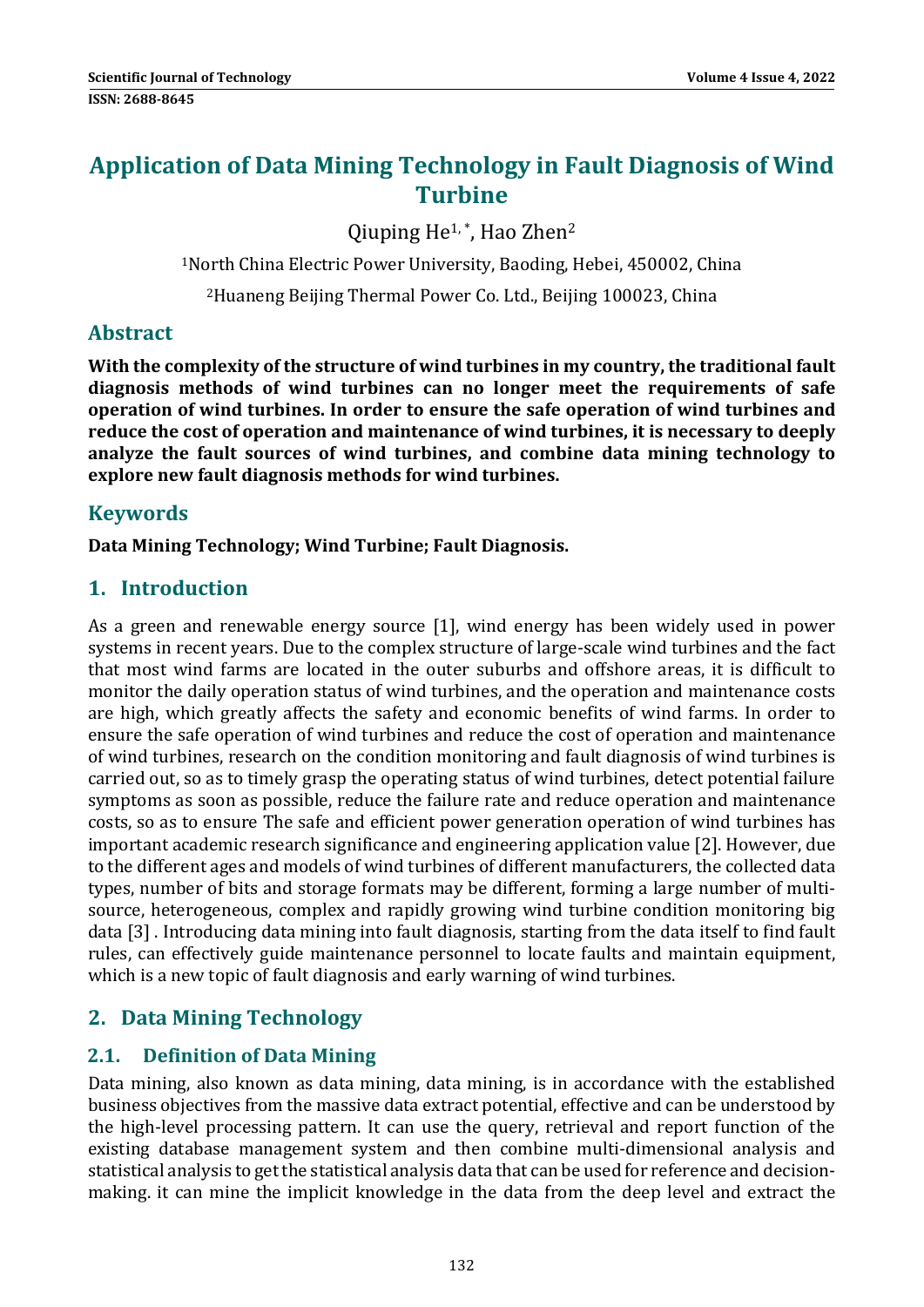hidden but potential information and knowledge process from the huge, noisy, fuzzy, incomplete and random practical application data...

### **2.2. The Process of Data Mining**

The process of data mining can be roughly divided into: problem definition, data collection and data preprocessing, data mining, pattern interpretation and evaluation [4].

1) Problem definition: data miners communicate with users to understand the users' needs and expected final results; On the other hand, choose the most suitable algorithm to lay the foundation for the follow-up work and reduce the workload.

2) Data acquisition and data preprocessing: mainly including data cleaning, integration, transformation and reduction, etc., to make the processed data more standardized.

3) Data mining: define the task and purpose of mining, and perform operations such as classification, clustering and association rule discovery on the processed data information.  $4$ ) Pattern interpretation and evaluation: show the knowledge acquired by data mining in a way that users can understand, or store it in the database for use. Of course, all the patterns obtained by data mining can't be accepted by users. We can find the patterns that users are really satisfied with through evaluation and transform them into useful knowledge for users.

The main function of data mining is to find specific patterns and "dig out" useful information hidden behind a large amount of data. Its models generally include the following: one is descriptive and the other is predictive. Descriptive patterns are mainly based on common features of data. Predictive model is to summarize data, summarize data, and make predictions.

# **3. Wind Turbine Fault Analysis**

The faults of wind turbines mainly come from gearbox, pitch system, bearing and generator of transmission system [5].

#### **3.1. Gearbox Fault**

The gearbox of wind turbine consists of three main components, i.e. gear, shaft and rolling bearing. the faults they generate usually affect each other. Due to many internal parts of gear box and low manufacturing process, various faults will occur during the operation of gear box. Common gearbox failures include: tooth profile error, tooth surface wear, gear tooth break, shaft misalignment, shaft bending, rolling bearing failure and box resonance.

#### **3.2. Generator Failure**

The generator faults of wind turbine generator set are mainly manifested through the phenomena of generator vibration, generator noise, generator temperature, and generator bearing overheating. The main factors causing excessive vibration of generator mainly include poor coupling effect with gear box, insulation damage of stator winding, poor balancing effect of rotor, broken rotor bar and loose rotating part, etc. According to statistics, the common faults of generators include: stator winding fault, bearing fault and end ring fault, shaft or coupling fault and various other faults.

#### **3.3. Cooling System Failure**

The cooling system of the wind turbine guarantees the main heat sources of the wind turbines such as the generator, the gear box, the hydraulic system, the frequency converter and the like to avoid being in an overheated state, prolongs the service life of the equipment and ensures the safety performance of the wind power system. Common faults of cooling system include low cooling water pressure, high cooling water temperature of gear box, high cooling water temperature of frequency converter, low cooling water temperature of frequency converter, cooling water temperature of generator.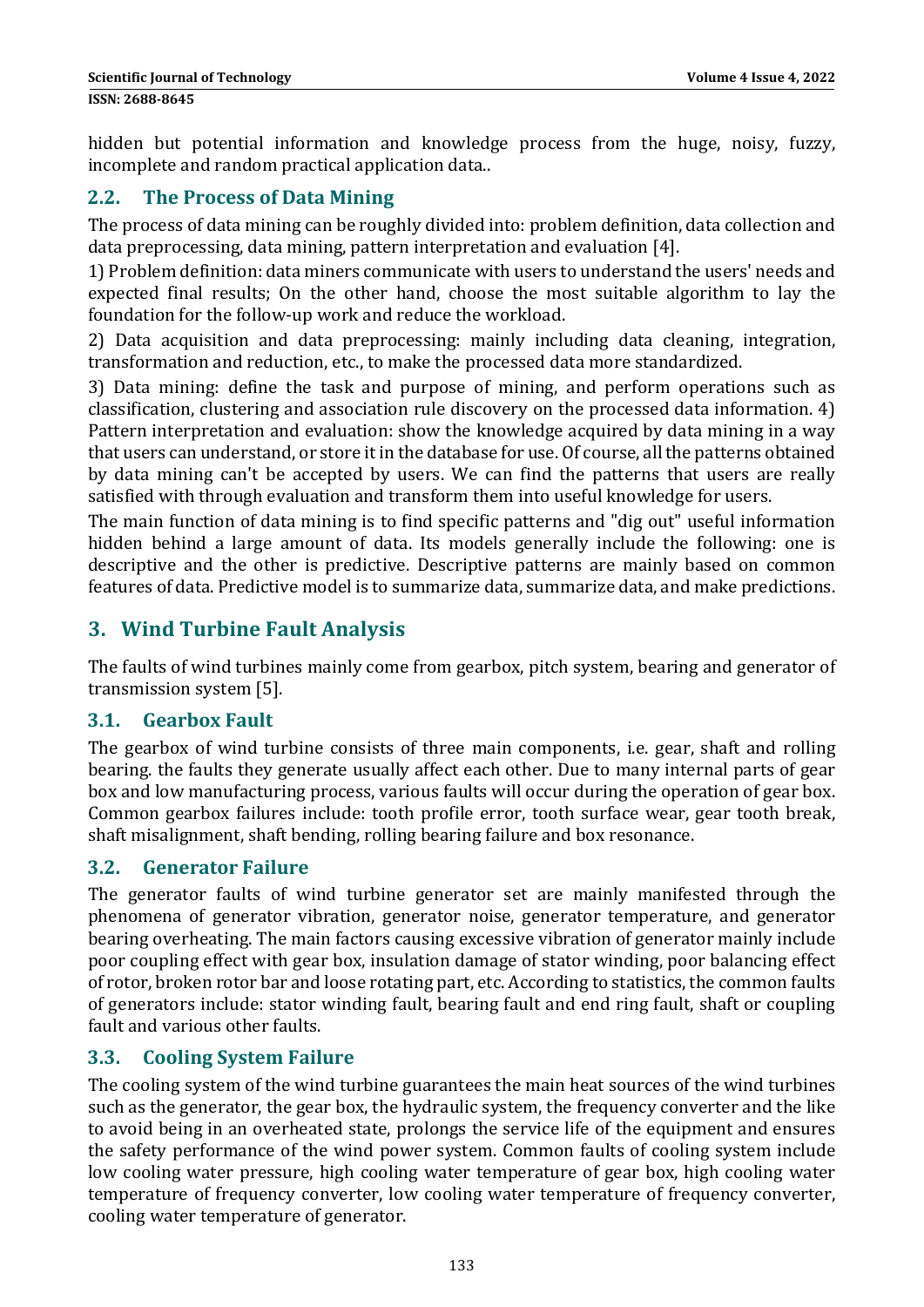#### **3.4. Bearing Fault**

In the operation process of wind turbine, after the rolling bearing works for a period of time, the fatigue damage will inevitably occur, leading to the failure of the bearing and affecting the work. The main failure forms of the bearing are corrosion of the inner and outer rings of the bearing, and tiny cracks will be produced on the surface of the material, with the running of the bearing, the cracks will gradually become larger and eventually lead to the failure of the bearing.

### **4. Application of Data Mining Technology in Fan Fault Diagnosis**

### **4.1. Artificial Neural Network Method**

Artificial neural networks can simulate the structure and function of biological brain. Establishing an information system similar to human brain to handle problems. The selflearning function of artificial neural network can encode data and iteratively solve neuron, then extract complex patterns and analyze that trend. Neural networks have the ability of selflearning, self-organization, self-adaptation, association, fuzzy reasoning, nonlinear processing, robust distributed storage and association. It can process nonlinear data and noisy data well and has good prediction and classification ability for unknown data. Therefore, neural network method is often used to solve nonlinear problems. At present, common neural network models include feedback network, self-organizing network and feedforward network. However, due to the long learning time and slow convergence rate of neural networks, serious performance problems may occur in the case of large amounts of data [6].

#### **4.2. Fuzzy Set Method**

In classical set theory, the relation is either true or false, there is no concept between true and false. In a fuzzy set, partial truth is allowed to exist, and the degree of relation can be expressed by membership values of  $0-1$ . The so-called fuzzy technology is to use the basic theory of fuzzy mathematics in the specific implementation of fuzzy control, identification, fuzzy diagnosis and reasoning process. Fuzzy natural language is often used to describe the state features in state monitoring and fault diagnosis. In fault detection, characteristic signals sometimes change continuously, and the boundaries of their states cross each other. Sometimes some fault phenomena are fuzzy, and the fuzzy set method is characterized by the concept of one of membership degrees. In fault diagnosis, although the detected characteristic signal value is not completely accurate, fuzzy inference can be effectively processed to reach the correct conclusion. 

#### **4.3. Decision Tree Method**

Decision tree method, as one of classification methods in pattern recognition, mainly uses topup recursive process to classify and express a group of cases with no order and rules in the form of decision tree. It can decompose complex multi-category classification problems and transform them into several simple classification problems, so that decision makers can make decisions in a more understandable way. The biggest advantage of decision tree algorithm is easy to use. The decision tree method is introduced in the fault diagnosis to generate a fault decision tree, and each path from the root to the leaf node corresponds to a rule, which can quickly provide a powerful decision basis for fault classification. Common decision tree algorithms include ID3 and  $C4.5$  algorithm [7].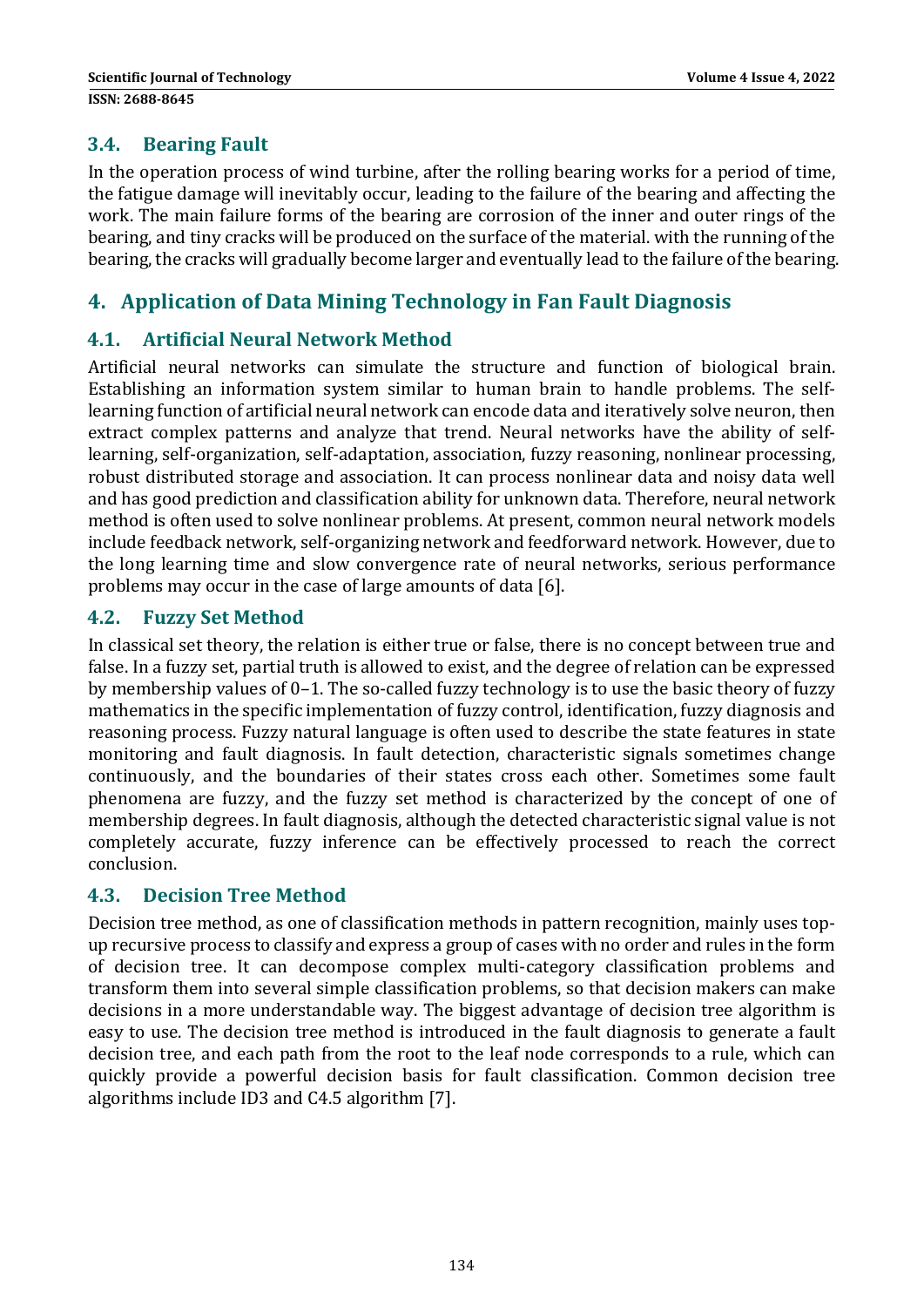# **5. Fan Fault Diagnosis Method based on Data Mining Technology**

### **5.1. Fault Diagnosis of Wind Turbine based on Rough Set Attribute Reduction and Apriori Algorithm**

In view of the problem that the traditional Apriori algorithm will generate a large number of redundant candidate sets when running in the face of massive data, resulting in a great waste of resources and the slow running speed caused by insufficient memory, sun hexu et al. combined with Hadoop platform in the cloud computing environment, improved Apriori algorithm based on Map Reduce parallel structure to meet the requirements of parallel computing, and introduced the concept of attribute reduction in rough set theory to screen out and delete the attribute items that have nothing to do with the association rules, thus reducing the size of the transaction database. After the above improvements, an efficient association rule algorithm based on Hadoop platform is formed: MpApriori algorithm [8]. Compared with the traditional Apriori algorithm, the MpApriori algorithm reduces the number of attribute items, avoids repeated database retrieval, reduces the time and space complexity of association rule mining, and improves the mining efficiency.

### **5.2. Fault Diagnosis of Wind Turbine based on Cloud Model and Rough Decision Tree Algorithm**

Taking advantage of the randomness and uncertainty of cloud model as well as the advantages of data mining in dealing with massive data and knowledge discovery, a fault diagnosis system of wind turbine generator set based on rough decision tree is proposed [9], which can not only manage each database of wind turbine generator set, but also monitor and diagnose the faults of generator set equipment, and realize the overall management of the system integrating database management, monitoring and diagnosis. By constructing a suitable evaluation system and selecting the correct evaluation index, then according to the fuzziness of the general fuzzy comprehensive evaluation and the randomness of the cloud model, the membership degree of each index is obtained from the forward cloud generator. This method reduces the subjectivity of the membership function in the artificial determination. Finally, the experimental calculation proves that the evaluation method based on cloud model can judge the fault state more accurately. 

### **6. Conclusion**

The fault prediction of wind turbine generator is an important link in that operation proces of the wind turbine generator set, the fault early warning accuracy rate of the wind turbine generator is improve, and the maintenance cost is greatly reduced. Introducing data mining into fault diagnosis and finding fault rules from the data itself can effectively guide the maintenance personnel to locate and maintain the faults of the equipment. this paper briefly summarizes the data mining technology, analyzes the common fault sources of the wind turbine, and introduces the application of data mining technology in the fault diagnosis of the wind turbine and two fault diagnosis methods of the wind turbine based on data mining technology.

# **References**

- [1] Mathew L. Wymore,Jeremy E. Van Dam,Halil Ceylan,Daji Oiao. A survey of health monitoring systems for wind turbines [J]. Renewable and Sustainable Energy Reviews, 2015, 52.
- [2] TCHAKOUA P,WAMKEUE R,OUHROUCHE M,et al.Wind turbine condition monitoring:state-of-theart review, new trend and future challenges[J]. Energies,2014,7(4):2595-2630.